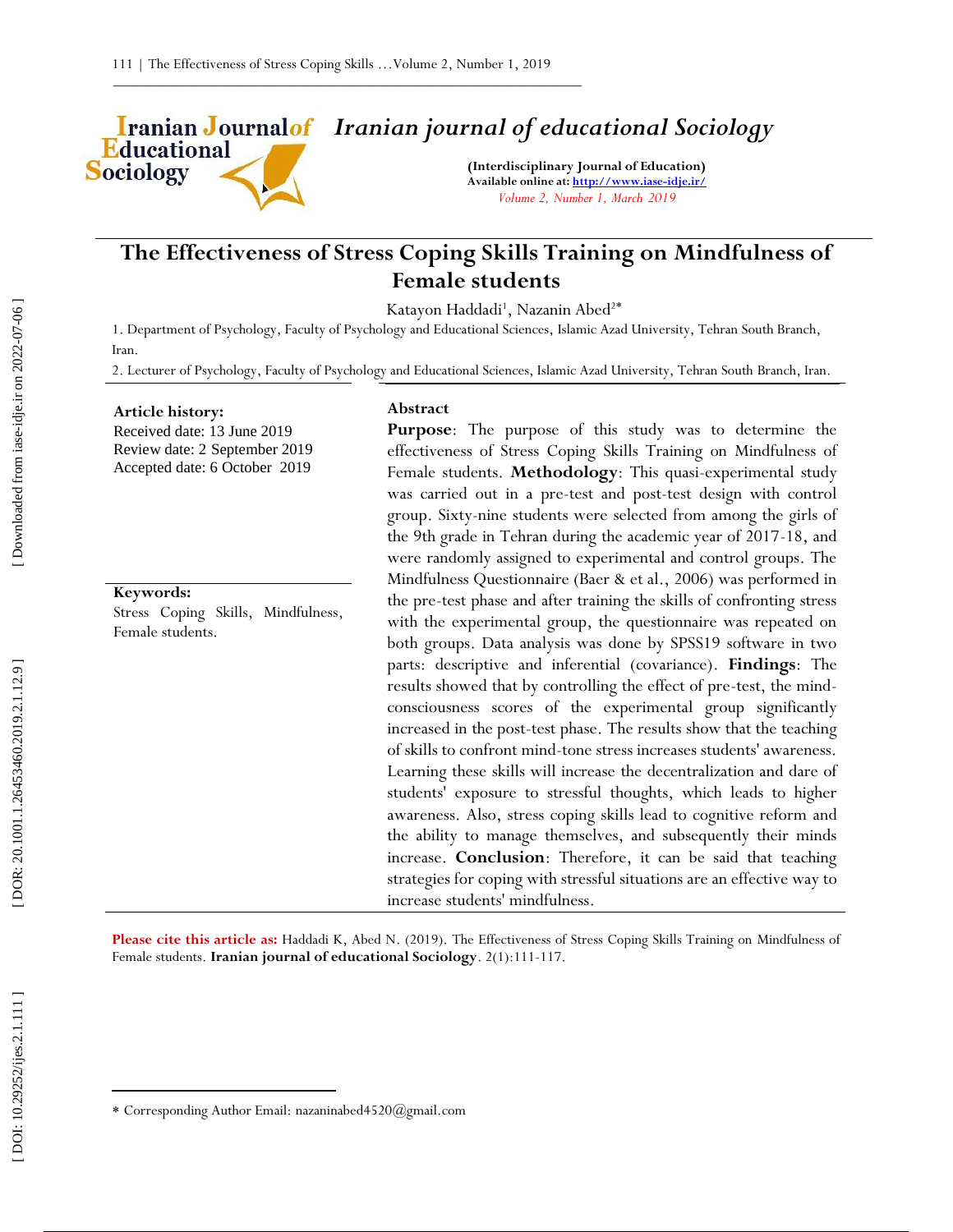## **1 . Introduction**

Adolescence due to a specific developmental period is a critical period in which adolescents have to face a variety of biological, educational, and social events, and solutions to problems and effective coping. To find. If adolescents, especially adolescent girls, succeed in this path, they will ensure their mental health or they will be exposed to many psychological and social traumas (Laufer, 2018). Studies focused on adolescents 'self-efficacy, depression, anxiety, and mental health have found that adolescents' success in the many challenges of this developmental period is related to their self -efficacy (Suld & Huebner,2006; Eccles, Lord & Buchanan, 2018). Numerous studies on mindfulness over the years have also shown that mindfulness has been a determining factor in school success and transfer to university (Lynette Butler,2011). On the other hand, research on mindfulness -based interventions to reduce depression and anxiety has also been increasing in recent decades. Mindfulness was rapidly expanding in Western psychology research and practice, due to the success of these interventions in reducing stress (Hofman & Gomez, 2017). Mindful individuals perceive inner truths freely and without distortion, and have the potential to deal with a wide range of thoughts, emotions, and distortions (Brown & Ryan, 2015).

In fact, mindfulness is a new style for more effective communication with life that relieves or relieves pain and enriches the life and its meaningful enjoyment (Siegel, 2010). On the other hand, despite the popularity of mindfulness -based interventions to reduce stress, the underlying evidence has not been fully established, which warrants further research in this area (Hofman & Gomez, 2017). Also, as adolescents are threatened with adverse factors such as anxiety, anxiety and anger, their success and academic achievement (Rio, 2017). Mindfulness is defined as paying attention to specific, purposeful ways in the present time without judgment and prejudice (Keng & et al., 2011). People who score higher on mindfulness scales are more aware of their daily activities and more likely to have automatic features of their mind (such as a tendency to flee from the present and into the past, and The future, the judgmental attitude of the species becomes familiar with the internal and external variable phenomena and fosters moment-by-moment awareness (Ghasemi Jobaneh & et al., 2016).

On the other hand, one of the issues that increase students' awareness is the training of coping skills. Stress has become associated with human life today. Lazarus & Folkman (1984) have defined this in the context of stress: stress is a specific relationship between a person and the environment in which stress is assessed, exceeds one's ability and endangers his or her health. Extreme and long -term stress, such as changes in life, can affect one's fitness, cause depression, and damage the body and destroy the enjoyment of life (Afshani & Abbasi, 2014).In the meantime, what is optimistic and hopeful is the "ways to deal with stress" that can affect the consequences of stress. Therefore, coping strategies refer to conscious and rational ways of coping with life's stressors (Banici & Dolfan azari, 2010). Brown & et al. (2015), in a study titled The Role of Psychological Mindfulness on Students 'Self -efficacy and Psychological Well -Being, concluded that mindfulness enhances students' self-efficacy and psychological well -being. Down's research suggests that mindfulness training can help individuals identify their strengths and weaknesses, and improve mental health, personal well -being, and stress reduction.

Bumber & Schneider (2016) also conducted a study on the effectiveness of mindfulness training on reducing anxiety and stress. Results showed that there was a significant relationship between mindfulness training and reducing anxiety and stress and also mindfulness training reduced anxiety. Bakosh & et al (2018), conducted a study on the effectiveness of mindfulness education in schools on students' academic achievement. The results showed that mindfulness education in school's increases students' academic achievement and increases their success rate. Huffman and Gomez also found that mindfulness -based mindfulness reduction and cognitive therapy -based mindfulness can have a significant effect on reducing symptoms of anxiety and depression. Gilmartin & et al. (2017) found, in case studies, that in 5 out of 5 cases, an increase in mindfulness had a positive effect on stress and reduced it.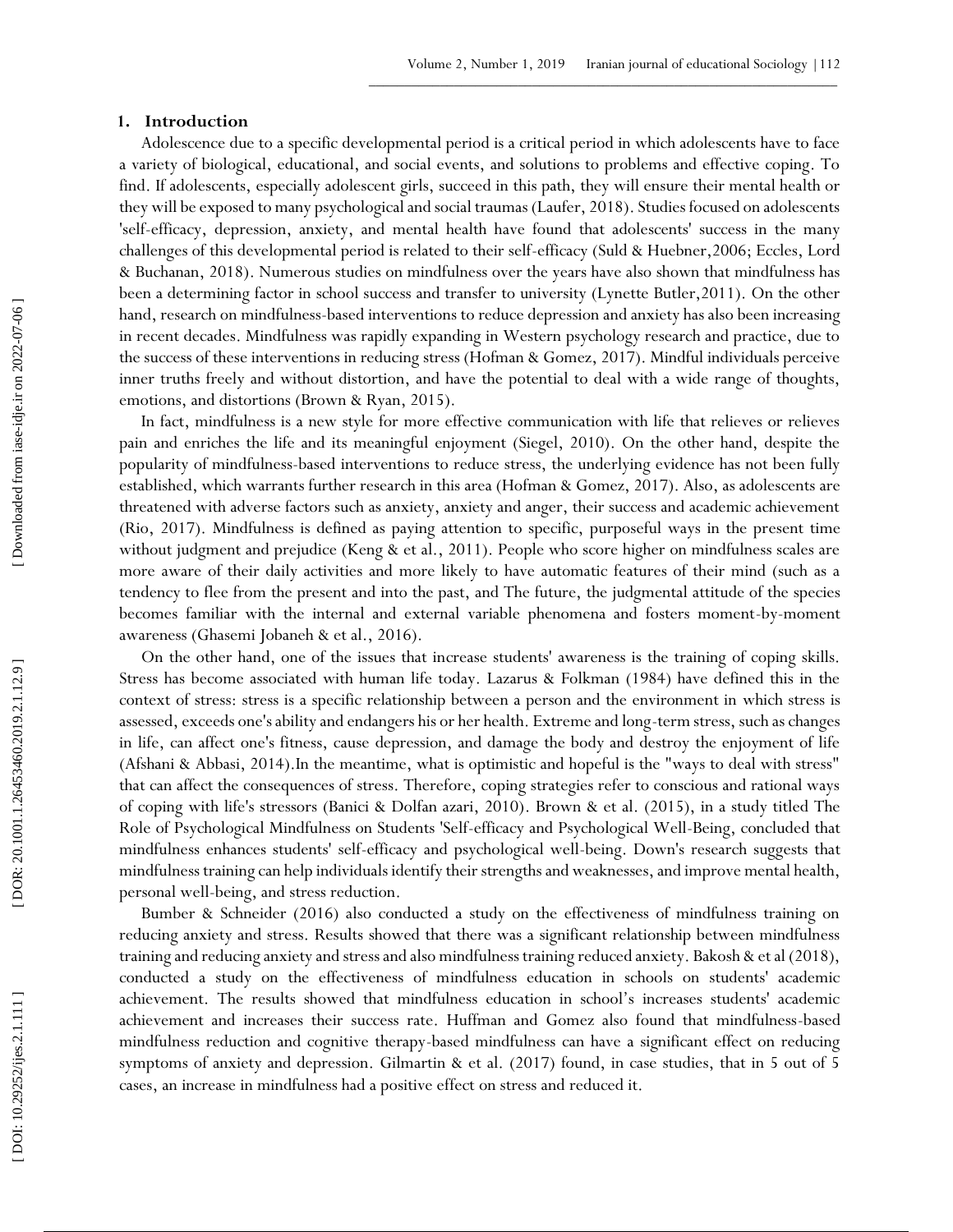Due to the importance of the adolescent population and the need to provide contexts for the success of this group of people in the community, the present study aimed at enhancing community growth and enhancing the impact of coping skills on academic self-efficacy and mindfulness, both of which The key to success is to research. Despite previous research and emphasis on the psychological aspects of learning, and especially mindfulness, this post -learning still requires more extensive research. In this regard, considering the sensitivity of adolescence and the pressures of educational problems, the present study aims to investigate students' ability to deal with bodybuilding skills through the training of coping skills.

## **2. Methodology**

The design of this study was quasi-experimental design with control group, with pre-test and post-test. The statistical population of this study was all the 9th grade female students in Tehran who were studying in the academic year of 2017 -18. Sample size was determined based on the type of study. The minimum sample size for this type of study is 15 for each group (Delavar, 2017). However, in this study, this number was doubled for each group, so that in case of possible decrease of the subjects, the research would not be difficult. Sixty students were selected using available methods for research. The sampling method was available. Initially, a list of secondary schools for girls was prepared in Tehran and then one of the schools was selected as available for the research. Subsequently, sampling was made available from the selected school. The experimental group received eight 90-minute training sessions on coping with stressful events and the control group remained on the waiting list. The coping skill training package is one of the ten dimensions of life skills. It is adapted from the life skills training package. The Mindfulness -Based Stress Management Skills Training Package is designed by Kabat -zinn (2009), which includes a two -week 2 -hour training program. At the end of each session, the students are given an assignment to perform until the next session. In this way, people are trained to observe their thoughts more widely. At the beginning of each session a syllabus is presented. A summary of the nature of each meeting is provided in Table (1). To collect the data of this study, Baer et al. (2006) Five -Dimensional Mindfulness Questionnaire was used.

This scale has been developed by Baer, Smith, Hopkins, Krietemeyer & Toney (2006) to assess mindfulness, which is a quality of consciousness and means to pay attention to the present moment. The creators of this scale were combined with items from Freiburg's Mindfulness Questionnaire (Walsh & et al., 2009), Mindfulness and Mindfulness Questionnaire (Brown & Ryan, 2003), and the Kenchuki Mindfulness Scale (Baer & Smith, 2004), the revised Cognitive and Emotional Mindfulness Scale (Kumar & et al., 2005) and the Southampton Mindfulness Questionnaire (Chadwick & et al., 2007) developed a comprehensive and new tool for measuring mindfulness. This questionnaire has 39 items. Responses to this questionnaire are answered on a 5 -point Likert scale from never (1) to always (5). A number of items are scored in reverse. Scores in this questionnaire range from 39 to 195. The questionnaire consists of five subscales, namely observation, description, conscious action, non -judgment, and non -response. Neuser (2010) examined the internal consistency of this questionnaire and reported Cronbach's alpha for its subscales from 0.75 for inactivity to 0.91 for description. Also the correlation between subscales was calculated from 0.15 to 0.34 which was significant in all cases. These reports indicate acceptable validity and reliability of the fivedimensional mind-awareness questionnaire. Also within the country, Ahmadvand  $\&$  et al. (2013) in a study of test -retest correlation coefficients calculated to evaluate its reliability of 57/57. 0 for the non -judgment subscale up to 0.84 for the observed subscale. Cronbach's alpha coefficients were calculated as 0.55 for non response and 0.83 for description, indicating acceptable validity of the questionnaire. In the present study, Cronbach's alpha was 0.79 for the whole questionnaire and 0.81, 0.75, 0.71 and 0.77 for the subscales, respectively.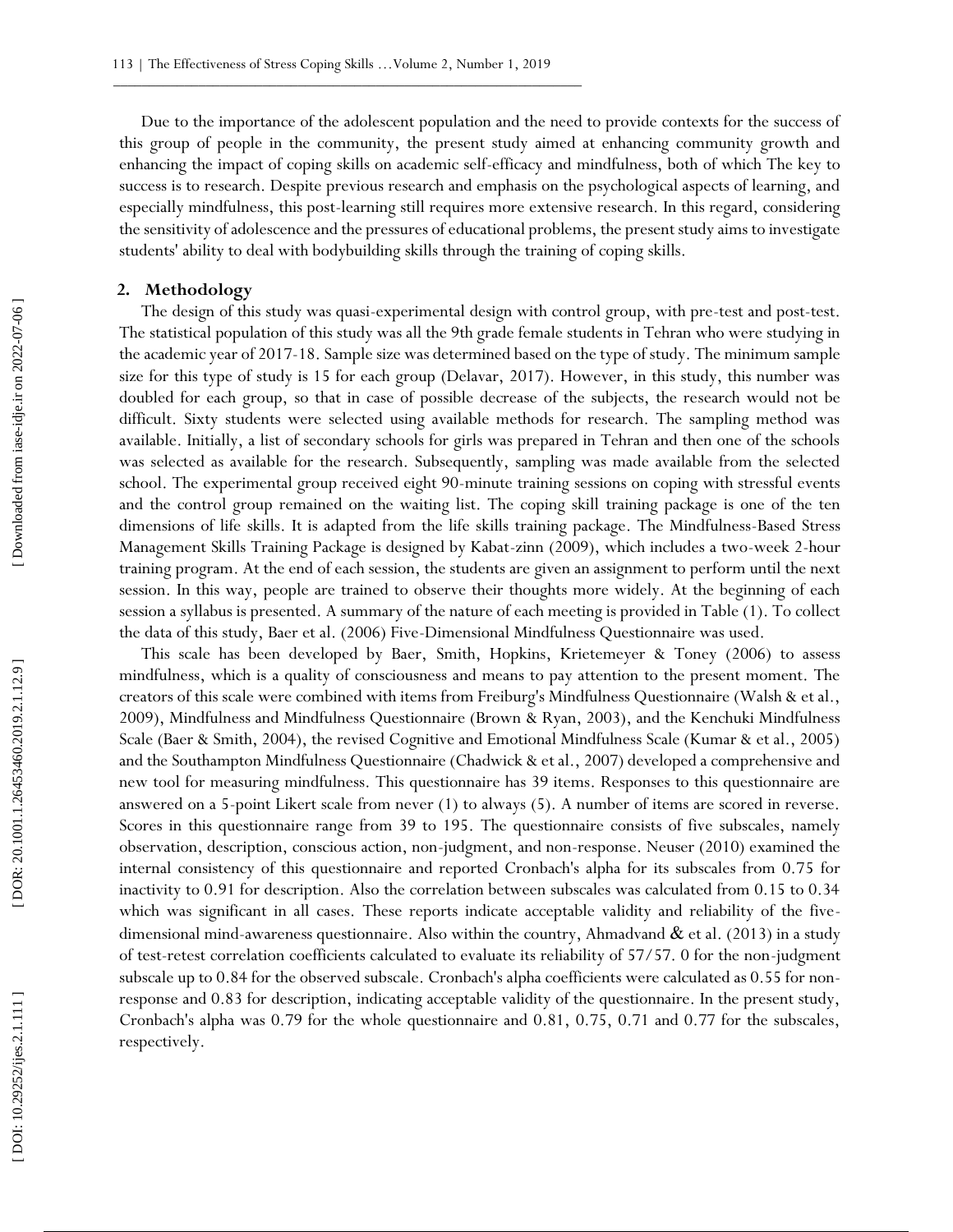| Session number | Session goals                                                                    |
|----------------|----------------------------------------------------------------------------------|
| First          | A) automatic guidance b) awareness of every moment                               |
| Second         | More focus on the body                                                           |
| Third          | Controlling daily events                                                         |
| Fourth         | Abandon judgment                                                                 |
| Fifth          | A) Acceptance b) Pay attention to the surroundings                               |
| Sixth          | A) change of relationship b) real understanding of thoughts                      |
| Seventh        | A) Focus and mastery b) Discovering constructive activity                        |
| Eighth         | A) repetition and practice b) using what is learned to deal with future stresses |

**Table 1.** Summary of training strategies for coping with stressful situations

Data analysis was done by SPSS software in two descriptive and inferential parts (covariance analysis). At first the homogeneity of regression slope was evaluated by F test. Also, the assumption of homogeneity of variance of groups was investigated using the Levin test.

## **3. Findings**

Descriptive measures of the dependent variables of the study (academic self -efficacy and mindfulness) are presented in the pre -test and post -test stages, respectively, in Table 2.

| <b>Table 2.</b> Descriptive indices of variables in both groups |              |     |         |        |          |     |     |        |          |              |     |        |          |
|-----------------------------------------------------------------|--------------|-----|---------|--------|----------|-----|-----|--------|----------|--------------|-----|--------|----------|
| Variable                                                        | group        |     | pretest |        |          |     |     |        | posttest | <b>Total</b> |     |        |          |
|                                                                 |              | Min | Max     | mean   | Variance | Min | Max | mean   | Variance | Min          | Max | mean   | Variance |
| mindfulness                                                     | Experimental | 46  | 158     | 111/23 | 28/6     | 92  | 191 | 145/16 | 24/8     | 69           | 174 | 128/2  | 26/6     |
|                                                                 | Control      |     | 161     | 105/33 | 29/2     | 54  | 155 | 103/16 | 28/3     | 55           | 158 | 104/25 | 28/7     |
|                                                                 | Total        | 46  | 161     | 108/28 | 28/8     | 54  | 191 | 124/16 | 33/8     | 55           | .74 | 116/22 | 29/9     |

As can be seen in Table 2, the mean (and standard deviation) pre -test and post -test scores of mindfulness for the experimental group were 111. 23 (28.6) and 14.16 (14.4). And for the control group is 10.53 (29.2) and 10/10 16 (28.3). Also, the assumption of homogeneity of variance was tested by Levine test, which was not significant for the dependent variable, indicating the assumption of equality of variances between groups. Table 3 summarizes the results of the multivariate analysis of covariance on the post -tests with pre -test control of dependent variables.

Table 3. Results of analysis of covariance on mean post-test of mindfulness by controlling their pre-test in experimental and

|        |                        |       | control groups |    |          |       |      |
|--------|------------------------|-------|----------------|----|----------|-------|------|
| Source | Test                   | Value |                | Df | Error Df |       | Beta |
| Group  | The effect of a banana | 0/77  | 5/68           |    | 72       | 0/001 | 0/38 |
|        | Wilks Lambda           | 0/26  | 8/24           |    | 70       | 0/001 | 0/48 |
|        | Hotelling effect       | 2/62  | 11/15          |    | 68       | 0/001 | 0/56 |
|        | The biggest root       | 2/56  | 23/1           |    | 36       | 0/001 | 0/72 |

As shown in Table 3, there was a significant difference between the experimental and control groups in at least one of the dependent variables (mindfulness). To investigate the differences, one -way analysis of covariance's in the Mancova text was performed on the dependent variables. The results of these analyzes are shown in Table 4.

Table 4. Results of one-way analysis of covariance's in the Mancova test on the post-test means of the dependent variables by controlling their pre -test effect in experimental and control groups.

| Source | variable<br>uder'<br>$.1 \text{er}$<br>Jer | $\sim$ $\sim$<br>ມມ | -<br>∸ | Ms                        |                         | 519  | Beta |
|--------|--------------------------------------------|---------------------|--------|---------------------------|-------------------------|------|------|
| Group  | mir<br>dfulness                            | QQQ<br>.            |        | QQQ<br>$\cdot$<br>$\cdot$ | --<br>$\sim$<br>◡<br>__ | '001 | 102  |

The results in Table 4 show that one -way analysis of covariance was significant in the mindfulness variable  $(F = 752, p = 0.001)$ . These results indicated that there was a significant difference in mindfulness variable between the experimental group and the control group after controlling for the pretest effect. But the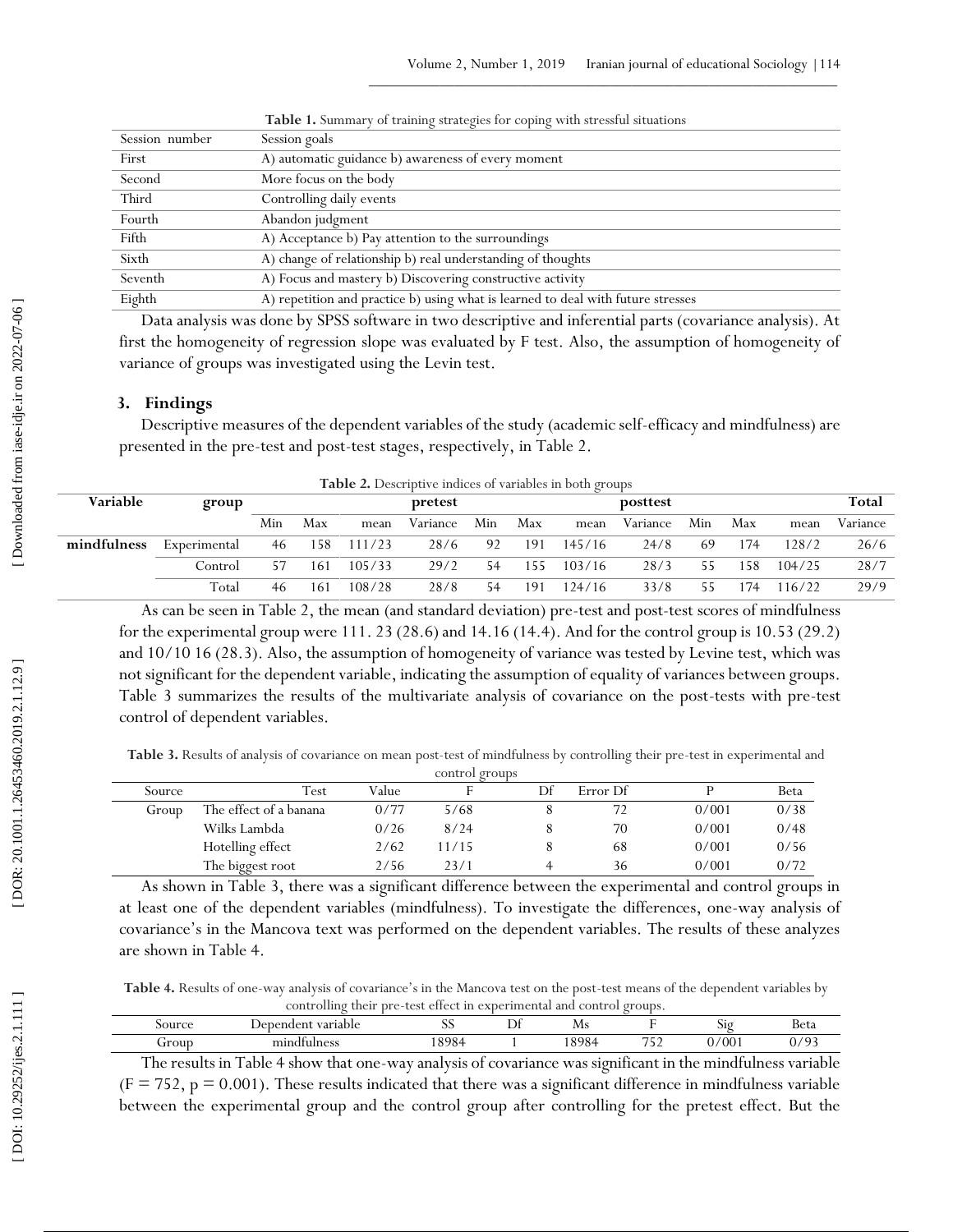experimental group scores in the post test were significantly increased and the control group scores did not change significantly.

## **4. Discussion**

The findings of the present study in relation to the research hypothesis showed that after training strategies for coping with stressful situations, changes in the score of mindfulness are significant. That is to say, the methods employed by the experimental group were effective. Examination of the scores of the experimental group showed that there was a significant difference in this skill compared to the control group. The results are in line with the findings of Bakosh & et al. (2018), Hoffman & Gomez (2017), Brown & et al. (2015). According to the findings of the study, it can be concluded that recognizing and using effective coping strategies against stress and stress can help students to prevent mental disorders through proper control of life stressors. It also helps to raise students' minds, because it gives people a sense of mastery of the environment. Therefore, as stated, the main purpose of this study was to investigate the effectiveness of training strategies for coping with stressful situations on students' mindfulness.

The educational intervention used in this study was based on mindfulness and its purpose was to train stressful coping skills using mindfulness skills. Mindfulness -based interventions are applied to both mental and physical health (Grossman, Niemann, Schmidt & Walach, 2004) and aim to create a clear and non judgmental mindset of what Perception occurs at every successive moment. According to Kabbat -Zinn (1982) theory, it can be assumed that teaching mindfulness -based coping skills to the students in the experimental group in this study has in some ways increased their academic self-efficacy and mindfulness. As the first case, it can be noted that mindfulness training has given people a focus on them and has made the experimental group students able to focus on the present moment without judging their thoughts and feelings. Acquiring this ability by training consistent ways of coping with negative thoughts can reduce the amount of pessimistic thoughts and feelings and predictions (Hollis -Walker & Colosimo, 2011). Because by focusing on one's self, one can allow negative thoughts and moods and by accepting them reduce the negative effects on one's self-efficacy.

In addition, the increased mindfulness of the students in the experimental group has made them dare to face negative cognitions, emotions and behaviors and to pay attention to and be aware of their nature without making any judgments about them. And their effects on their academic performance. Because the ability to observe without judgment is associated with a decrease in negative emotions and even pain (Kabat -Zinn, 1982). Also, increasing the mindfulness skills of the students in the experimental group can cause cognitive changes in them and lead to modification of their intellectual patterns or attitudes about their thoughts. In other words, unbiased observation of thoughts and emotions, which are the main teachings of the mind, leads to the understanding that these are mere thoughts and do not necessarily represent truth or reality and should not escape the situation or Avoidance behavior (Kabat -Zinn, 2003). Achieving this understanding in the light of mindfulness and non -judgmental observation reduced the negative thoughts of the experimental group students on their abilities in the field of reading and exams and subsequently their tendency to approach their academic assignments and progress.

There has been a lesson associated with increased academic self-efficacy. That is, in the event of these cognitive changes, individuals learn to judge their thoughts and feelings without judgment and to view them only as subjective events that are transient and not a sign of reality. On the other hand, teaching mindfulness based coping skills to experimental group students has made them able to manage themselves. As a result of their awareness of negative emotions and thoughts, and of the painful and distressing emotions associated with their homework and learning to make no judgments about them, they have been able to consciously and in a controlled manner respond to a variety of coping responses. Engage and reasonably select effective coping strategies. Because developing their observation skills during mindfulness training improves their understanding of strategies and thus increases their ability to observe and select these strategies.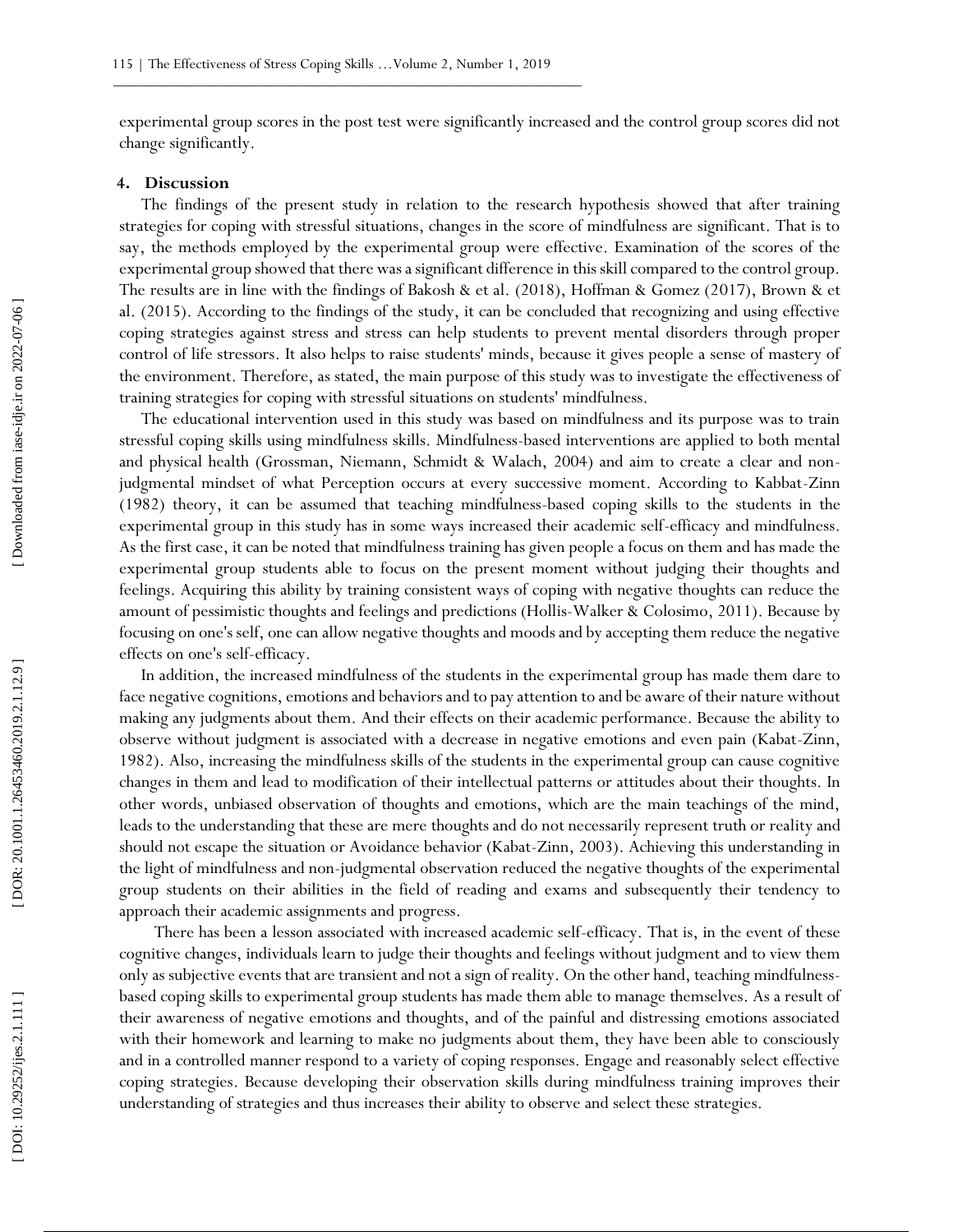One of the limitations of this study is its cross -sectional design and sample. Limitation of research on girls and lack of study in two groups of boys and girls in order to compare the two sexes, which limits the results. The lack of follow -up and self-reporting tools are other limitations of this study.